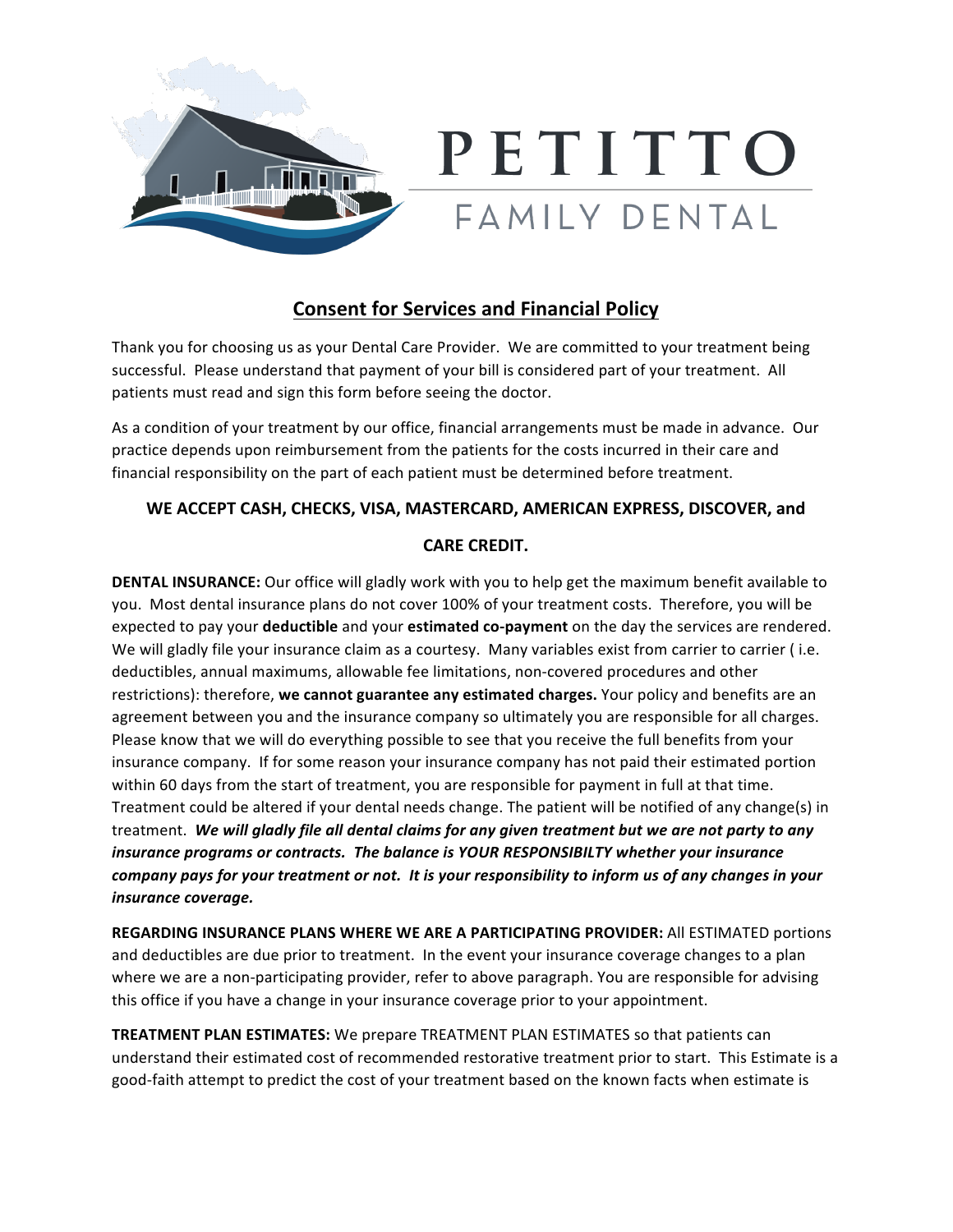made. As your treatment progresses, your dentist may determine in consultation with you that additional or a change in treatment may be necessary and that would change the estimated cost.

**USUAL AND CUSTOMARY RATES:** Our practice is committed in providing the best treatment for our patients. We charge what is usual and customary for our area. You are responsible for payment regardless of any insurance company's arbitrary determination of usual and customary rates

**ADULT PATIENTS:** Adult patients are responsible for full payment at time of services rendered.

**MINOR PATIENTS:** The adult accompanying a minor and the parents/guardians of the minor are responsible for full payment. For unaccompanied minors, non-emergency treatment will be denied unless charges have been pre-authorized to be approved by Visa, Mastercard, American Express, Discover, Care Credit, Cash or Check at the time services are rendered.

**NSF CHECK POLICY AND COLLECTIONS:** Payments made by check that are not honored by the bank will incur a returned check fee of \$50.00. The payment will be reversed from the appropriate account when a check is returned by the bank which could result in additional fees being assed to the account. A collection letter will be sent to the account holder notifying them of the returned item and outlining the consequences of not honoring the item within 10 business days. Returned check reimbursement payments must be in the form of cash, cashier's check, certified funds or money order. If you have a balance on your account that is past 90 days the account holder will be referred to collection agency for payment.

**MISSED/ BROKEN APPOINTMENTS:** We respectfully ask that you give us a minimum of 48 hour notice to cancel or reschedule your reserved appointment and we ask you to reschedule hygiene visits within **30 days** of your recommended recall schedule. A broken appointment is defined as one for which the patient failed to show-up, or cancelled an appointment with less than 24 hours notice. As of July 1, 2015, this office will charge for broken appointments at a rate of **\$60 per hour** for appointments with the dental hygienist and a rate of \$120 per hour for appointments with dentist. All charges for broken appointments must be paid before any other appointments will be scheduled. All adult patients are required to sign for minors/dependents and themselves.

ASSIGNMENT OF INSURANCE BENEFITS: I understand that services rendered to me by Phillip A. Petitto, DDS, Associate Dentist, and/or Hygienist (collectively labeled as "Provider") are my financial responsibility and that the Provider will bill my insurance company as a courtesy. I authorize my insurance company to pay my benefits directly to Provider. I understand that I will be fully responsible for any outstanding balance on my account. THIS IS A DIRECT ASSIGNMENT OF MY RIGHTS AND **BENEFITS UNDER THIS POLICY.** This payment will not exceed my indebtedness to the above-mentioned assignee, and I have agreed to pay, in a current manner, any balance of professional service charges over and above this insurance payment.

I have been given the opportunity to pay my estimated deductible and co-insurance at the time of service. I have chosen to assign the benefits, knowing that the claim must be paid within all state or federal prompt payment guidelines. I will provide all relevant and accurate information to facilitate the prompt payment of the claim by 25 days (electronically filed) or 45 days (paper mailed).

I authorized the provider to release any information necessary to adjudicate the claim and understand that there might be associated costs for providing information beyond what is necessary for the